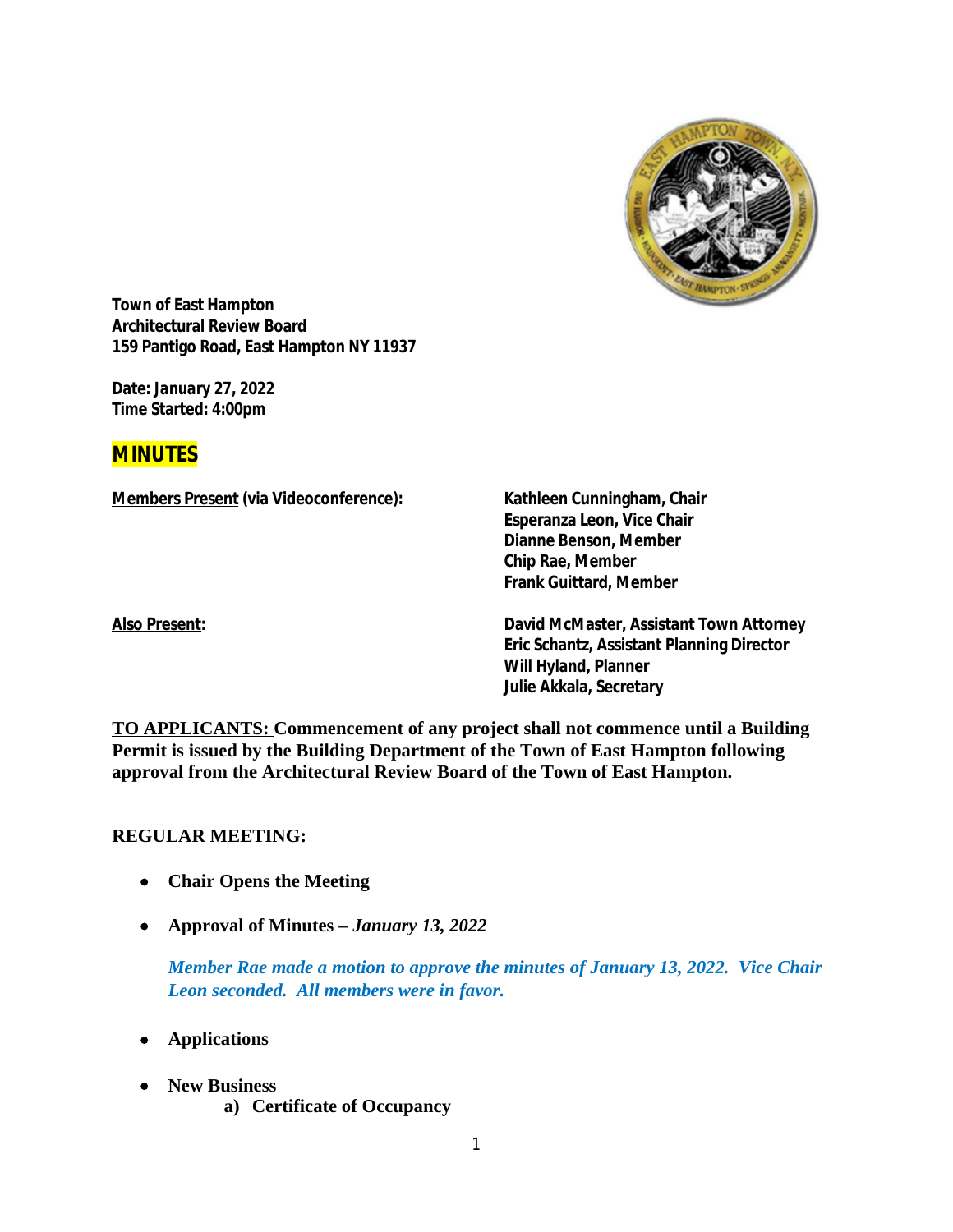**Chair Closes the Meeting**

# **Change to Commercial:**

**1. Southampton Hospital Assoc. SCTM# 300-165-5-22 240 Meeting House Lane 400 Pantigo Place Southampton, NY 11968 East Hampton, NY 11937**

*Chair Cunningham made a motion to approve the application pending the satisfactory completion of conditions referred to in the follow-up letter. Member Guittard seconded. All members were in favor.*

**2. BMC EH Holdings LLC - Modification SCTM#: 300-197-1-45 81 Montauk Highway 81 Montauk Highway Wainscott NY Wainscott NY** *Resolution dated:* **January 14, 2022**

*Vice Chair Leon made a motion to approve the modification as presented. Member Rae seconded. All members were in favor.*

**3. Adam Gottlieb/Gott Surf LLC SCTM#: 300-49-6-21 c/o: Land Planning Services 20 Surfside Ave, Unit 11 PO Box 1313 Montauk NY East Hampton NY**

*Chair Cunningham made a motion to approve the application as presented. Member Benson seconded. All members were in favor.*

**4. Megron Realty - Modification SCTM#: 300-49-3-16 c/o: Land Planning Services 45 Euclid Ave PO Box 1313 Montauk NY East Hampton NY** *Resolution dated***: August 7, 2008**

*The application was deemed incomplete. The applicant will receive a follow-up letter listing further information required before the application can be placed on the ARB agenda.*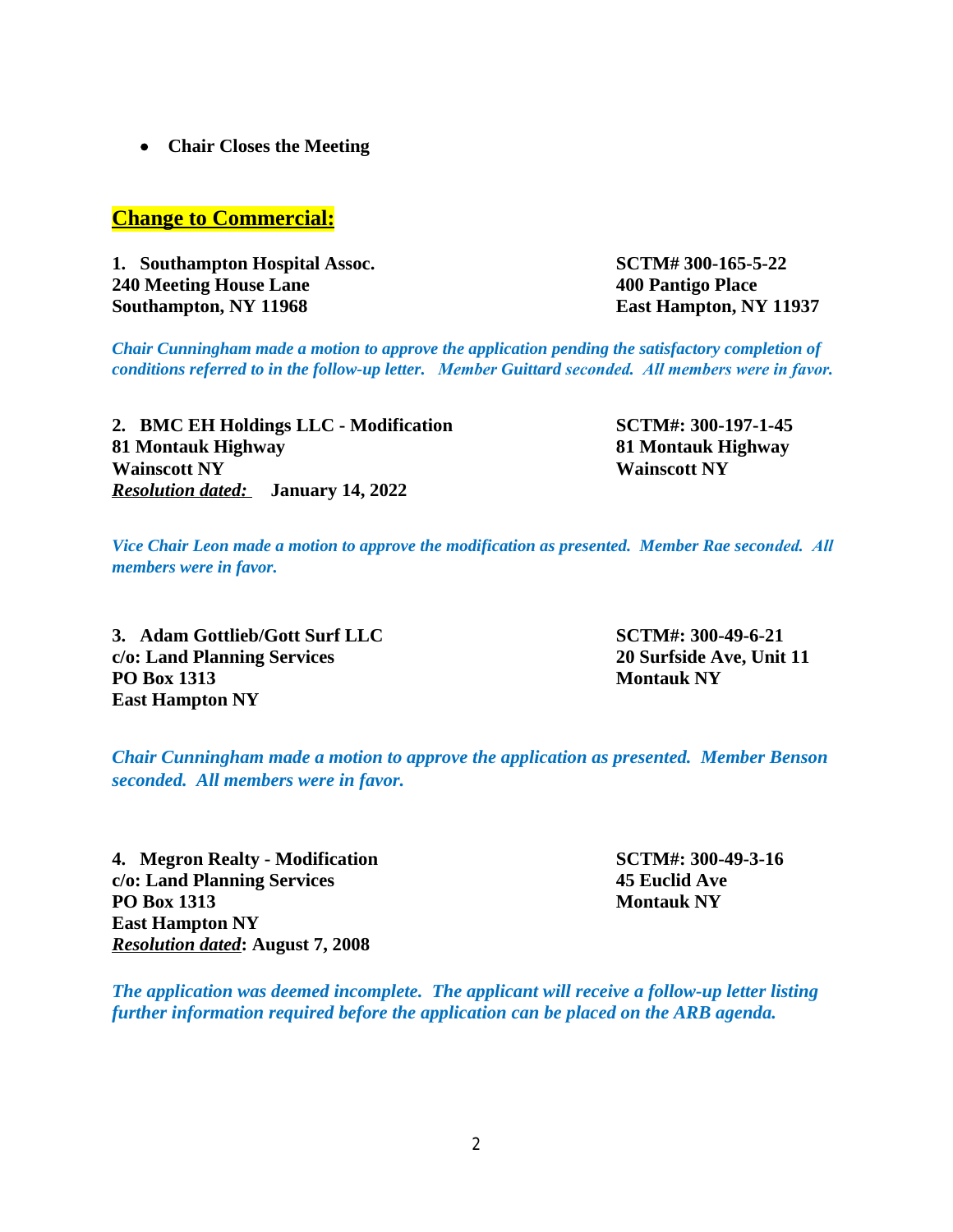3

## **Business Sign:**

**5. Red Door Grill SCTM# 300-197-2-10.1 c/o: Ocean Graphics 354 Montauk Highway 74 Montauk Highway, Unit 21 Wainscott East Hampton NY**

*Vice Chair Leon made a motion to approve the application as presented. Member Benson seconded. All members were in favor.*

**6. Ulla Johnson SCTM# 300-172-12-1 c/o: Ocean Graphics 4 Amagansett Square 74 Montauk Highway, Unit 21 Amagansett, NY East Hampton, NY**

*Member Benson made a motion to approve the application as presented. Vice Chair Leon seconded. All members were in favor.*

**7. Sun N Sound Owners SCTM# 300-5-1-12 c/o: Ocean Graphics 22 Soundview Dr 74 Montauk Highway, Unit 21 Montauk, NY East Hampton, NY**

*The application was deemed incomplete. The applicant will receive a follow-up letter listing further information required before the application can be placed on the ARB agenda.*

### **Fences, Walls, Gates & Berms:**

**8. Robin Clementi SCTM# 300-192-1-33 17 Corn Mill Ct 34 W Gate Road Upper Saddle River NJ Wainscott, NY** 

*The application was deemed incomplete. The applicant will receive a follow-up letter listing further information required before the application can be placed on the ARB agenda.*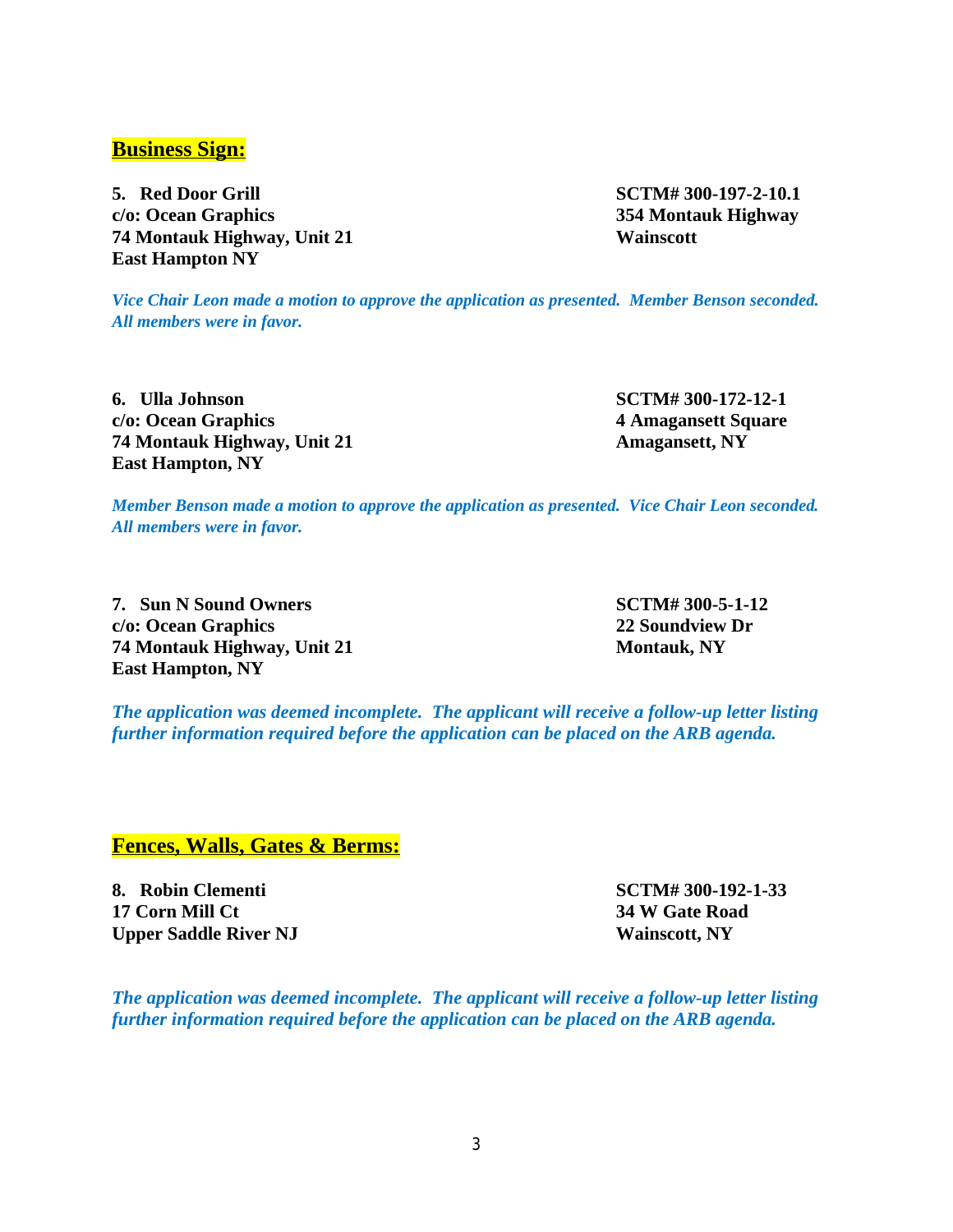**9. Harry Pinkerton IV – POSTPONED SCTM#300-166-4-1.4 c/o: Joel Halsey 92 Spring Close Hwy PO Box 5030 East Hampton, NY Montauk, NY**

*This application was postponed at the request of the applicant until further notice.*

**10. Lackawanna LLC SCTM# 300-35-5-7 c/o: Ian Hanbach @ Laguardia Design 22 Hedges Banks Drive PO Box 268 East Hampton, NY 11937 Watermill, NY**

*Chair Cunningham made a motion to approve the application as presented. Member Rae seconded. Member Benson in favor. Vice Chair Leon opposed. Member Guittard recused.*

#### **Agricultural Overlay:**

**11. 55 Wainscott Hollow, LLC SCTM#: 300-196-01-21 c/o: J.C. Construction Management Corp. 49 Wainscott Hollow Rd P.O. Box# 5043 Wainscott, NY East Hampton, NY**

*The application was deemed incomplete. The applicant will receive a follow-up letter listing further information required before the application can be placed on the ARB agenda.*

**12. Beach Lane-N2J LLC SCTM# 300-200-2-17 c/o: Britton Bistrian 70 Beach Lane PO Box 2756 Wainscott, NY 11975 Amagansett, NY 11930**

*Member Rae made a motion to approve the application pending the satisfactory completion of conditions referred to in the follow-up letter. Member Guittard seconded. All members were in favor*